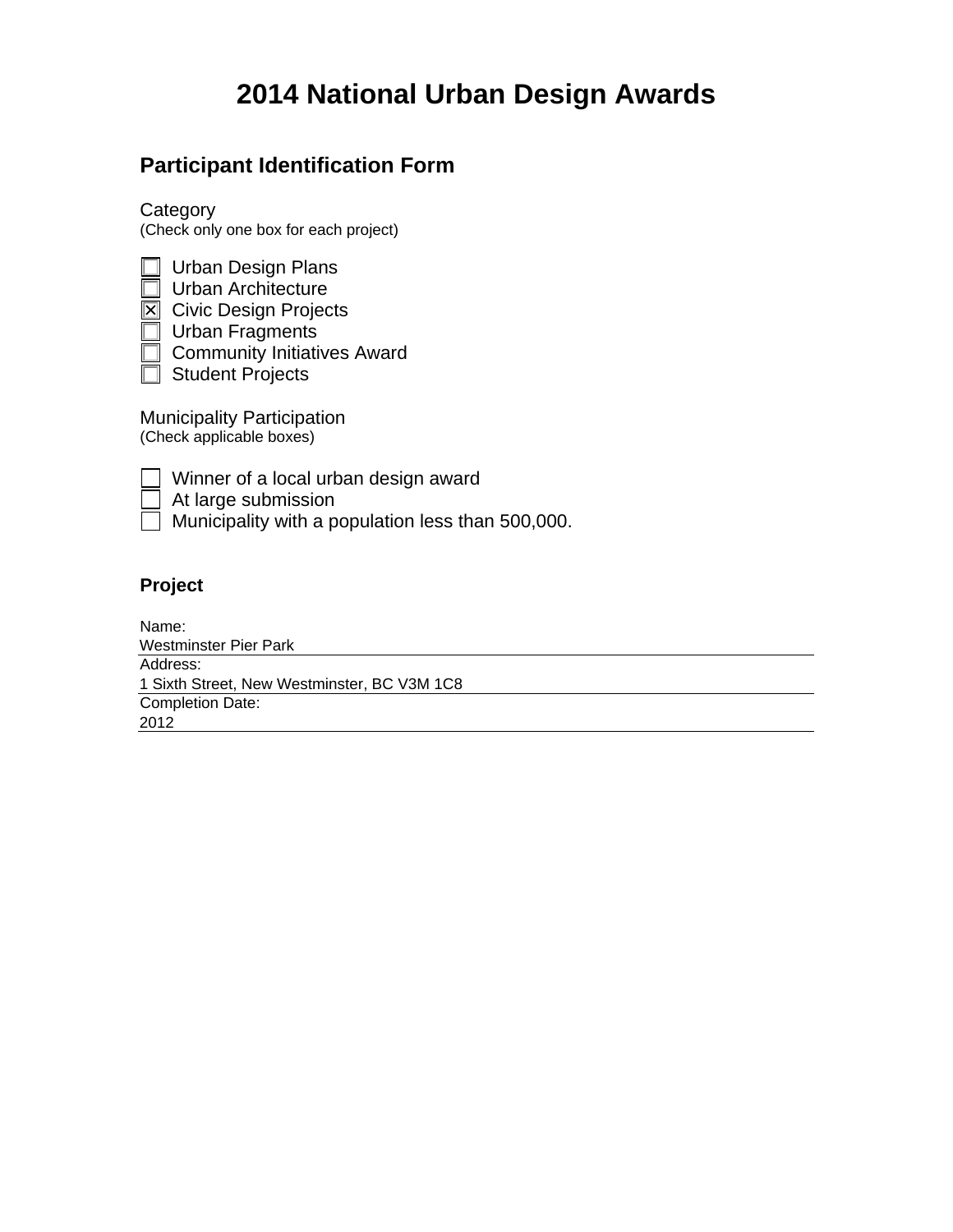## **Lead Firm (to whom urban design should be credited)**

Name:

| PWL Partnership Landscape Architects Inc.                                              |  |  |
|----------------------------------------------------------------------------------------|--|--|
| License Number and/or Proof of Registration:                                           |  |  |
| (Mandatory requirement for Urban Architecture and Civic Design Projects only)          |  |  |
| City of Vancouver Business Number License 14-132092 / Registration Number R11 939 9194 |  |  |
| <b>Contact Name:</b>                                                                   |  |  |
| Belinda Chan                                                                           |  |  |
| Address:                                                                               |  |  |
| 500-1201 West Pender Street                                                            |  |  |
| City/Province/Postal Code:                                                             |  |  |
| Vancouver, BC V6E 2V2                                                                  |  |  |
| Telephone Number:                                                                      |  |  |
| 604.688.6111                                                                           |  |  |
| Fax Number:                                                                            |  |  |
| 604.688.6112                                                                           |  |  |
| E-mail Address:                                                                        |  |  |
| bchan@pwlpartnership.com                                                               |  |  |

## **Associate Firm(s)**

| bchan@pwlpartnership.com                        |  |  |
|-------------------------------------------------|--|--|
|                                                 |  |  |
| <b>Associate Firm(s)</b>                        |  |  |
| Name:                                           |  |  |
| WorleyParsons - (Engineering / Project Manager) |  |  |
| <b>Contact Name:</b>                            |  |  |
| Harald Kullman                                  |  |  |
| Address:                                        |  |  |
| Suite 600 - 4321 Still Creek Drive              |  |  |
| City/Province/Postal Code:                      |  |  |
| Burnaby, BC V5C 6S7                             |  |  |
| Telephone Number:                               |  |  |
| 604.298.1616                                    |  |  |
| Fax Number:                                     |  |  |
| 604.298.1625                                    |  |  |
| E-mail Address:                                 |  |  |
| Harald.Kullmann@WorleyParsons.com               |  |  |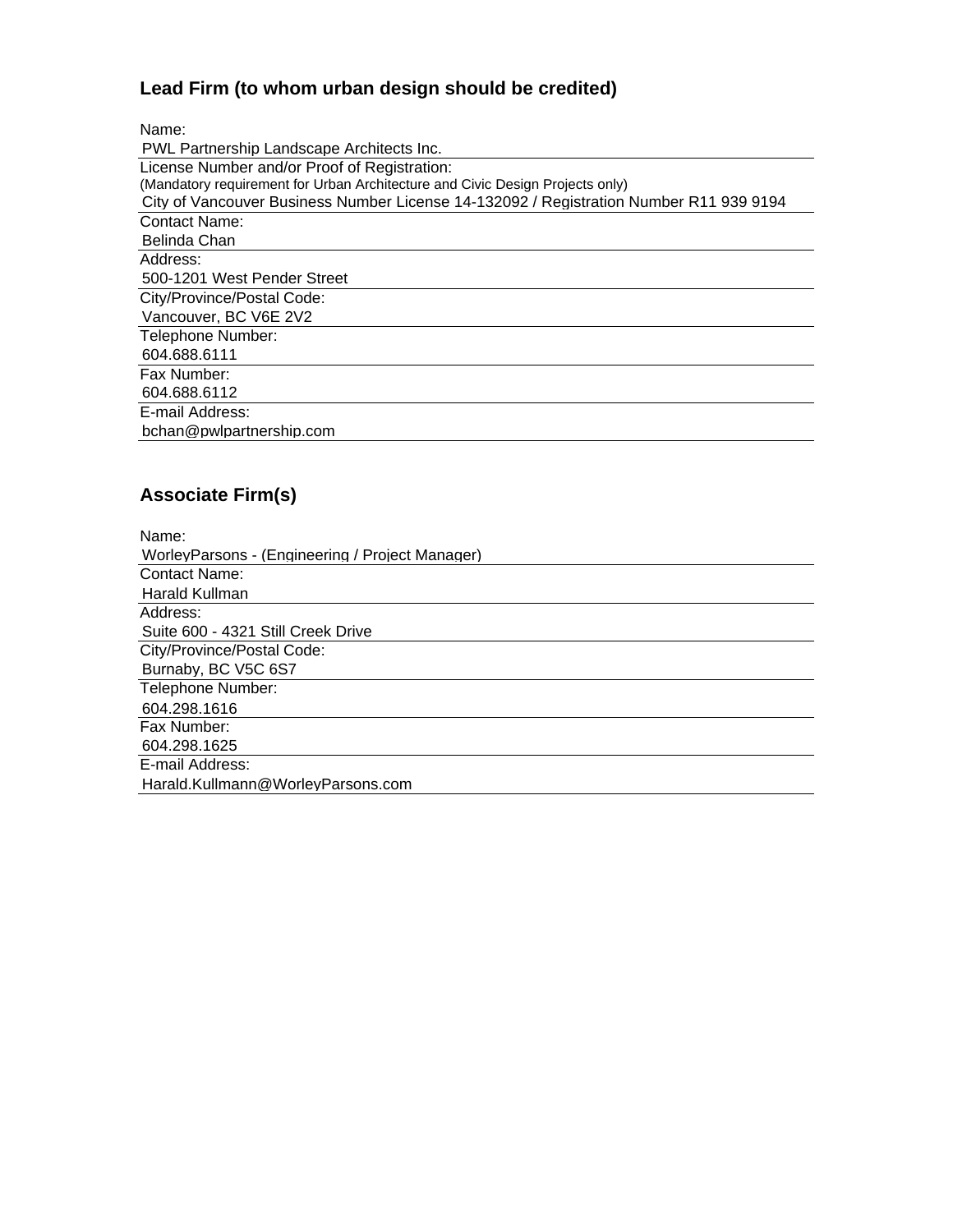### **Owner, Agency, or Organization**

| Name:                       |  |  |
|-----------------------------|--|--|
| City of New Westminster     |  |  |
| <b>Contact Name:</b>        |  |  |
| Dean Gibson                 |  |  |
| Address:                    |  |  |
| 511 Royal Avenue            |  |  |
| City/Province/Postal Code:  |  |  |
| New Westminster, BC V3L 1H9 |  |  |
| Telephone Number:           |  |  |
| 604.521.3711                |  |  |
| Fax Number:                 |  |  |
| 604.521.3895                |  |  |
| E-mail Address:             |  |  |
| dgibson@newwestcity.ca      |  |  |
|                             |  |  |

#### **Others (if applicable) use additional sheets if required following a similar format**

| Name:                       |
|-----------------------------|
| Exp (Geotechnical Engineer) |
| Address:                    |
| 275 - 3001 Wayburne Drive   |
| City/Province/Postal Code:  |
| Burnaby, BC V5G 4W3         |
| Telephone Number:           |
| 604.874.1245                |
| Fax Number:                 |
| 604.874.2358                |
| E-mail Address:             |
| one@exp.com                 |

#### **General Contractor (if applicable)**

| Name:                      |
|----------------------------|
| Wilco Civil Inc.           |
| Address:                   |
| 7286 Telegraph Trail       |
| City/Province/Postal Code: |
| Langley BC V1M 2M6         |
| Telephone Number:          |
| 604.882.4753               |
| Fax Number:                |
| 604.882.4725               |
| E-mail Address:            |
| rob.maat@wilcocivil.ca     |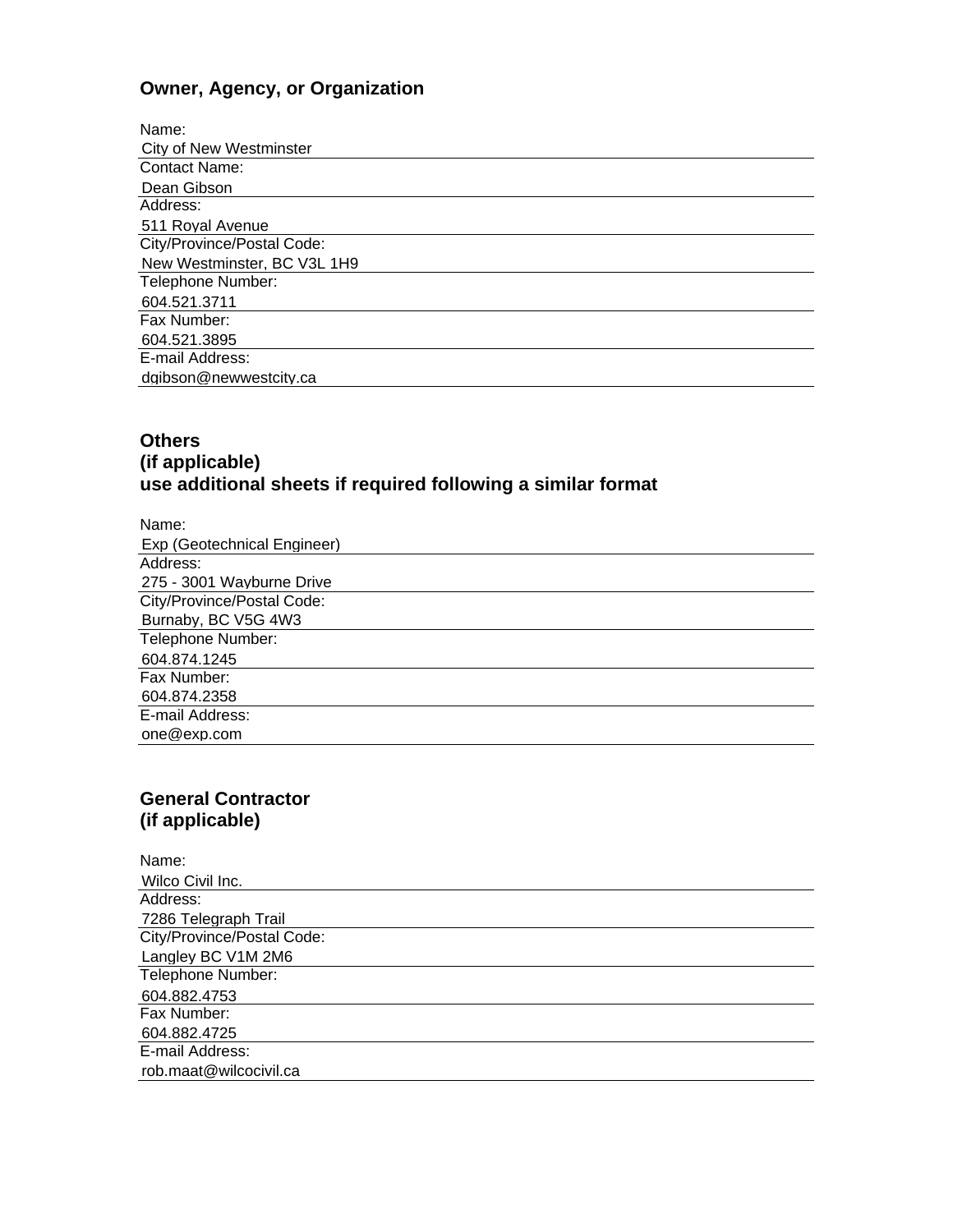#### **Student Projects**

Name of School or University:

Name of Professor:

Course Name and Number:

Session/Term Date:

#### **Photographer(s) (Should also be listed on the release form and submission materials)**

| Name:                                                |
|------------------------------------------------------|
| PWL Partnership Landscape Architects Inc.            |
| Address:                                             |
| 500 - 1201 West Pender Street, Vancouver, BC V6E 2V2 |
| City/Province/Postal Code:                           |
| 500 - 1201 West Pender Street, Vancouver, BC V6E 2V2 |
| Telephone Number:                                    |
| 604.688.6111                                         |
| Fax Number:                                          |
| 604.688.6112                                         |
| E-mail Address:                                      |
| info@pwlpartnership.com                              |